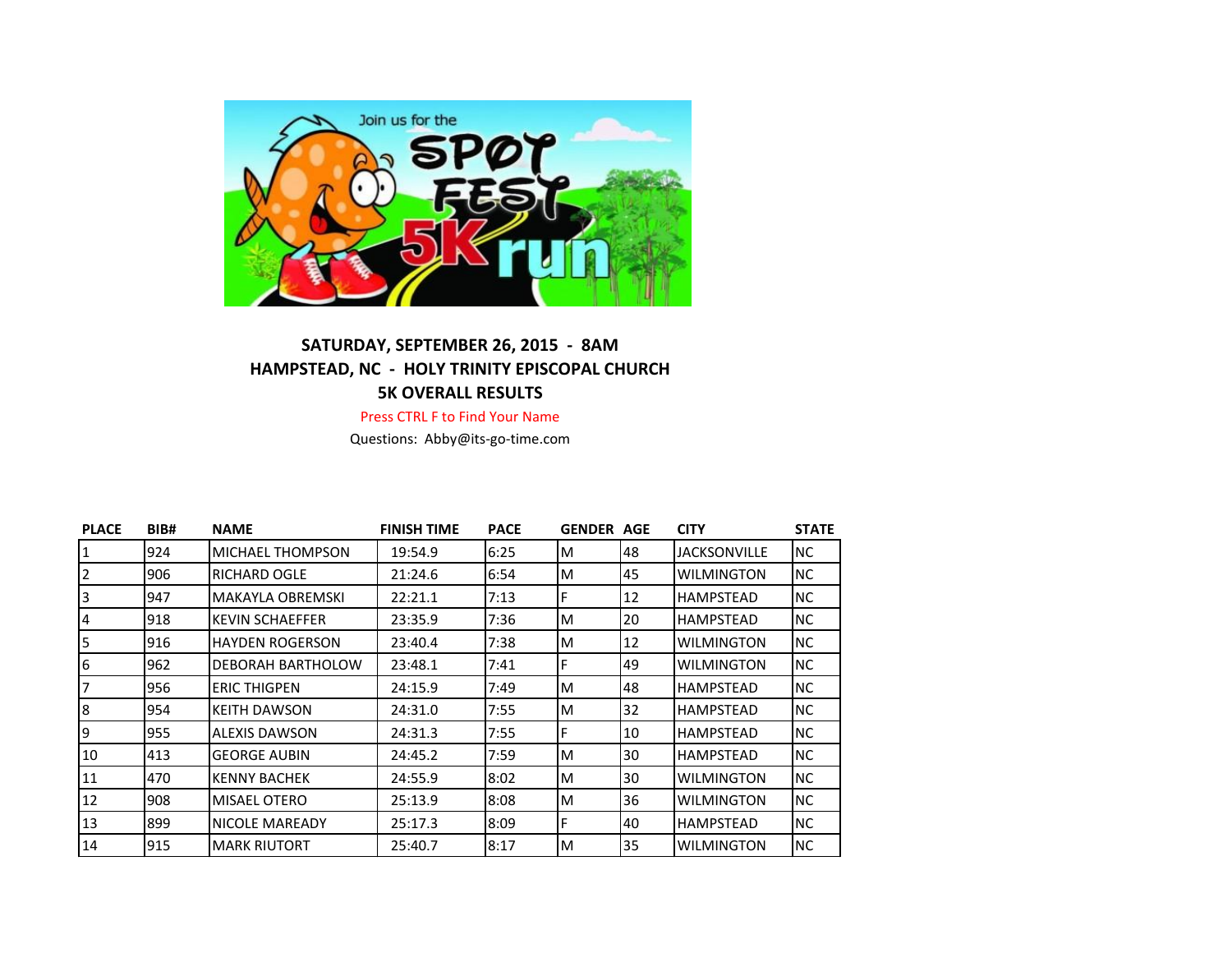| 15 | 914 | OWEN REECE              | 25:45.3 | 8:18  | M  | $\overline{7}$ | <b>SURF CITY</b> | <b>NC</b> |
|----|-----|-------------------------|---------|-------|----|----------------|------------------|-----------|
| 16 | 913 | <b>GILBERT REECE</b>    | 25:46.6 | 8:19  | M  | 50             | SURF CITY        | ΝC        |
| 17 | 952 | <b>BREANNA FLEEGLE</b>  | 25:49.5 | 8:20  | F. | 27             | HAMPSTEAD        | NC.       |
| 18 | 950 | JAKE MACKLEER           | 25:52.2 | 8:21  | M  | 11             | HAMPSTEAD        | NC.       |
| 19 | 951 | JOHN MACKLEER           | 25:53.3 | 8:21  | M  | 40             | HAMPSTEAD        | NC.       |
| 20 | 903 | <b>BROCK MORTON</b>     | 25:56.3 | 8:22  | М  | 12             | HAMPSTEAD        | NC.       |
| 21 | 900 | <b>MARIA MCINTYRE</b>   | 26:30.7 | 8:33  | F. | 47             | WILMINGTON       | NC.       |
| 22 | 957 | <b>CORINNE CONTO</b>    | 26:52.9 | 8:40  | F  | 23             | SURF CITY        | <b>NC</b> |
| 23 | 896 | <b>MARY LESSARD</b>     | 27:36.6 | 8:54  | F  | 39             | HAMPSTEAD        | NC.       |
| 24 | 960 | <b>BOBBY PERRY</b>      | 27:47.2 | 8:58  | М  | 43             | HAMPSTEAD        | NC.       |
| 25 | 937 | MAGDALEMA BOHK          | 27:52.6 | 8:59  | F  | 32             | ROCKY POINT      | <b>NC</b> |
| 26 | 476 | <b>NATALYN BACHEK</b>   | 28:12.0 | 9:06  | F. | 28             | WILMINGTON       | NC.       |
| 27 | 930 | Seth Landesman          | 28:28.6 | 9:11  | M  | 37             | HAMPSTEAD        | NC.       |
| 28 | 302 | AIMEE ALLABAUGH         | 29:11.0 | 9:25  | F  | 30             | HAMPSTEAD        | <b>NC</b> |
| 29 | 889 | GRAYSON FRAZEE          | 29:43.6 | 9:35  | M  | 12             | HAMPSTEAD        | NC.       |
| 30 | 946 | <b>BONNIE MOORE</b>     | 29:51.2 | 9:38  | F  | 41             | HAMPSTEAD        | <b>NC</b> |
| 31 | 909 | ANNE PARHAM             | 29:51.6 | 9:38  | F  | 35             | HAMPSTEAD        | NC.       |
| 32 | 910 | DIANE PARKER            | 29:58.5 | 9:40  | F  | 51             | WILMINGTON       | NC.       |
| 33 | 948 | JULIA FOREHAND          | 29:58.8 | 9:40  | F  | 35             | HAMPSTEAD        | NC.       |
| 34 | 887 | VERONICA ENNIS          | 30:06.6 | 9:43  | F  | 29             | WILMINGTON       | NC.       |
| 35 | 892 | LEANN KAEDING           | 30:18.7 | 9:46  | F  | 38             | LMLAY CITY       | MI        |
| 36 | 886 | RACHEL EMERY            | 30:42.8 | 9:54  | F  | 30             | WILMINGTON       | NC.       |
| 37 | 926 | ANDREA VERMILYCA        | 30:53.8 | 9:58  | F  | 28             | WILMINGTON       | ΝC        |
| 38 | 925 | <b>CRYSTAL TREADWAY</b> | 31:14.8 | 10:05 | F. | 38             | WILMINGTON       | NC.       |
| 39 | 890 | <b>GREG HILGERT</b>     | 31:16.8 | 10:05 | м  | 38             | WILMINGTON       | NC.       |
| 40 | 949 | PATRICK BRAMLETT        | 32:01.3 | 10:20 | M  | 19             | HAMPSTEAD        | <b>NC</b> |
| 41 | 489 | <b>CLAIRE CAROPRESO</b> | 32:42.5 | 10:33 | F  | 27             | WILMINGTON       | ΝC        |
| 42 | 941 | <b>DUSTIN TINDALL</b>   | 32:42.5 | 10:33 | М  | 26             | WILMINGTON       | NC.       |
| 43 | 919 | <b>CHRISTIN SIGMON</b>  | 32:46.6 | 10:34 | F. | 24             | CLAREMONT        | <b>NC</b> |
| 44 | 920 | ANGIE SLIFE             | 32:58.0 | 10:38 | F  | 42             | HAMPSTEAD        | NC.       |
| 45 | 468 | STEPHANIE AUBIN         | 32:58.5 | 10:38 | F  | 32             | HAMPSTEAD        | NC.       |
| 46 | 893 | KATHI KNOUSE            | 33:03.8 | 10:40 | F  | 33             | HAMPSTEAD        | <b>NC</b> |
| 47 | 902 | <b>JASON MINNICOZZI</b> | 33:16.8 | 10:44 | M  | 32             | WILMINGTON       | ΝC        |
| 48 | 888 | TORI EVANS              | 33:20.3 | 10:45 | F  | 37             | HAMPSTEAD        | <b>NC</b> |
|    |     |                         |         |       |    |                |                  |           |